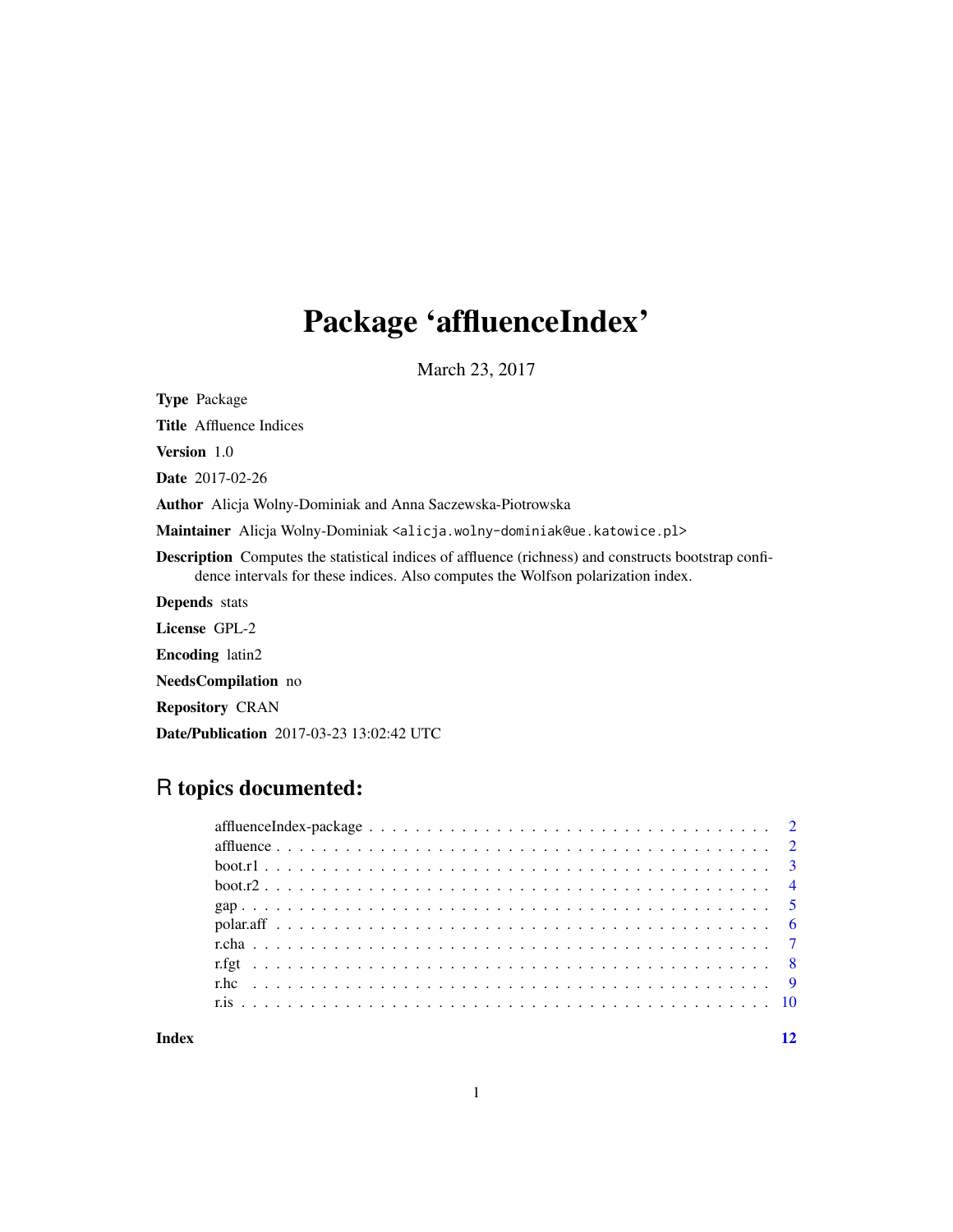<span id="page-1-0"></span>affluenceIndex-package

*Affluence Indices*

#### Description

Allows to compute the affluence (richness) indices (affluence gap, income share of the top  $p\%$ , richness headcount ratio, concave and convex measures of affluence) and to construct the confidence intervals for affluence indices. The richness line is defined by the user as multiple of the income median. Additionally, this package allows also to compute the Wolfson polarization index.

#### Author(s)

Alicja Wolny-Dominiak, Anna Sączewska-Piotrowska Maintainer: Alicja Wolny-Dominiak

#### References

1. Alichi A., Kantenga K., Solé J. (2016) Income polarization in the United States. IMF Working Paper, WP/16/121.

2. Brzezinski M. (2010) Income affluence in Poland. ´ *Social Indicators Research*, 99, pp. 285-299.

3. Medeiros M. (2006) The rich and the poor: the construction of an affluence line from the poverty line. *Social Indicators Research*, 78, pp. 1-18.

4. Peichl A., Schaefer T., Scheicher C. (2008) Measuring richness and poverty - A micro data application to Europe and Germany. IZA Discussion Paper No. 3790, Institute for the Study of Labor (IZA).

5. Sączewska-Piotrowska A. (2015) Identification of determinants of income richness using logistic regression model. *Zarządzanie i Finanse. Journal of Management and Finance*, 4, Part 2, pp. 241-259 (in Polish).

6. Wolfson M.C. (1994) When inequalities diverge, *The American Economic Review*, 84, pp. 353- 358.

affluence *Equivalised income*

#### Description

The database contains information about equivalised income of households

#### Usage

data("affluence")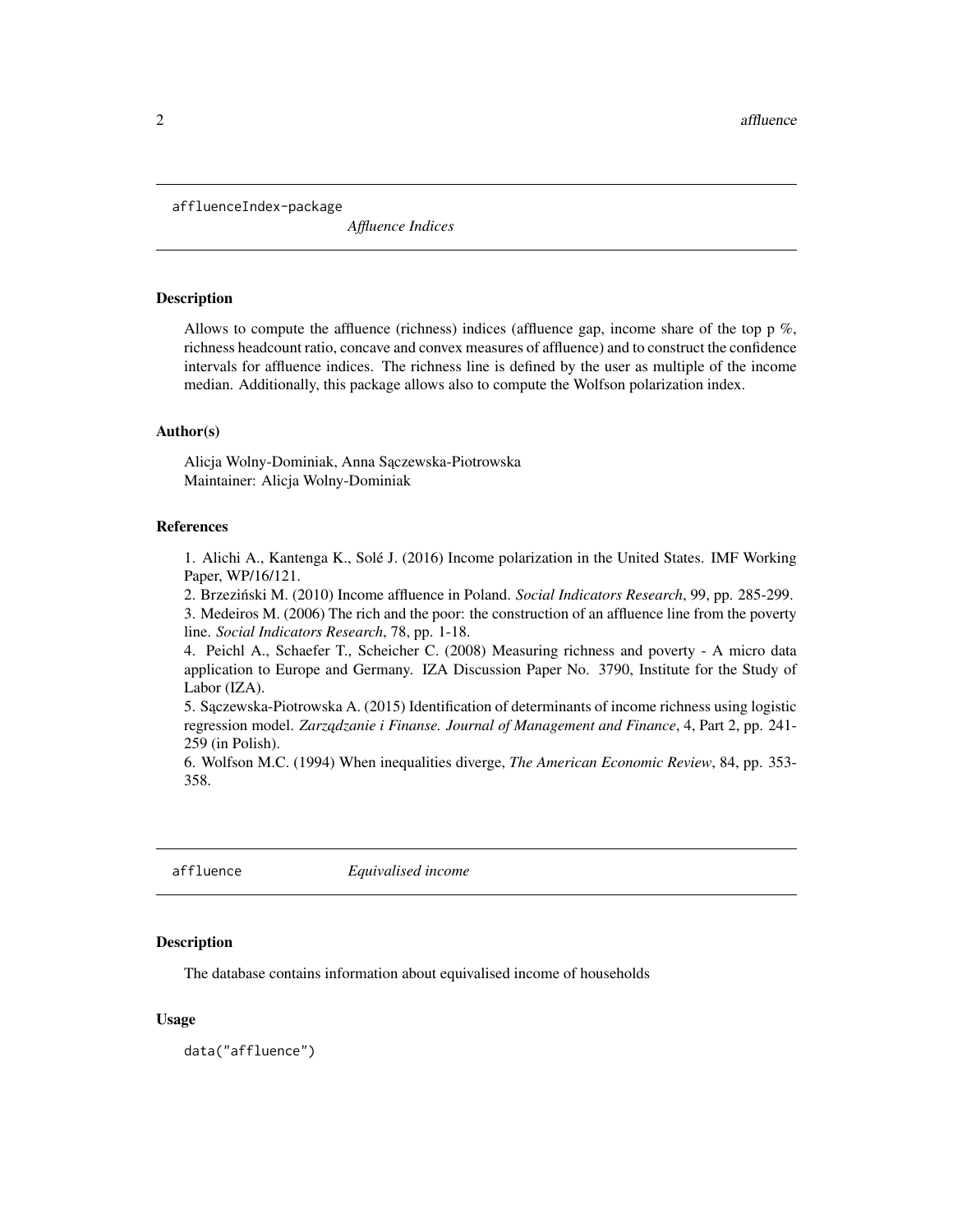#### <span id="page-2-0"></span> $\text{boot.r1}$  3

## Format

A data frame with 2000 observations on the following 4 variables.

- income a numeric vector (equivalised income of households; equivalisation using modified OECD scale)
- education a numeric vector (education of the household's head: 1=tertiary, 2=secondary, 3=basic vocational, 4=low)
- age a numeric vector (age of the household's head: 1=less than 35, 2=35-44, 3=45-59, 4=60 and more)

sex a numeric vector (sex of the household's head: 0=male, 1=female)

#### Source

Based on Council for Social Monitoring (2016). Integrated database.http://www.diagnoza.com [11.09.2016]

## Examples

data(affluence) names(affluence)

boot.r1 *Bootstrap standard error 1*

#### Description

Calculates the bootstrap standard errors.

#### Usage

boot.r1(x, k, nsim, boot.index =  $c("r.hc", "r.is"))$ 

## Arguments

| X          | income vector                              |
|------------|--------------------------------------------|
| k          | multiple of the median income.             |
| nsim       | the number of replications                 |
| boot.index | the index for which the error is estimated |

## Details

The function uses quantile method of calculating bootstrap confidence intervals.

#### Value

| se.r    | the bootstrap error |
|---------|---------------------|
| summary | bootstrap summary   |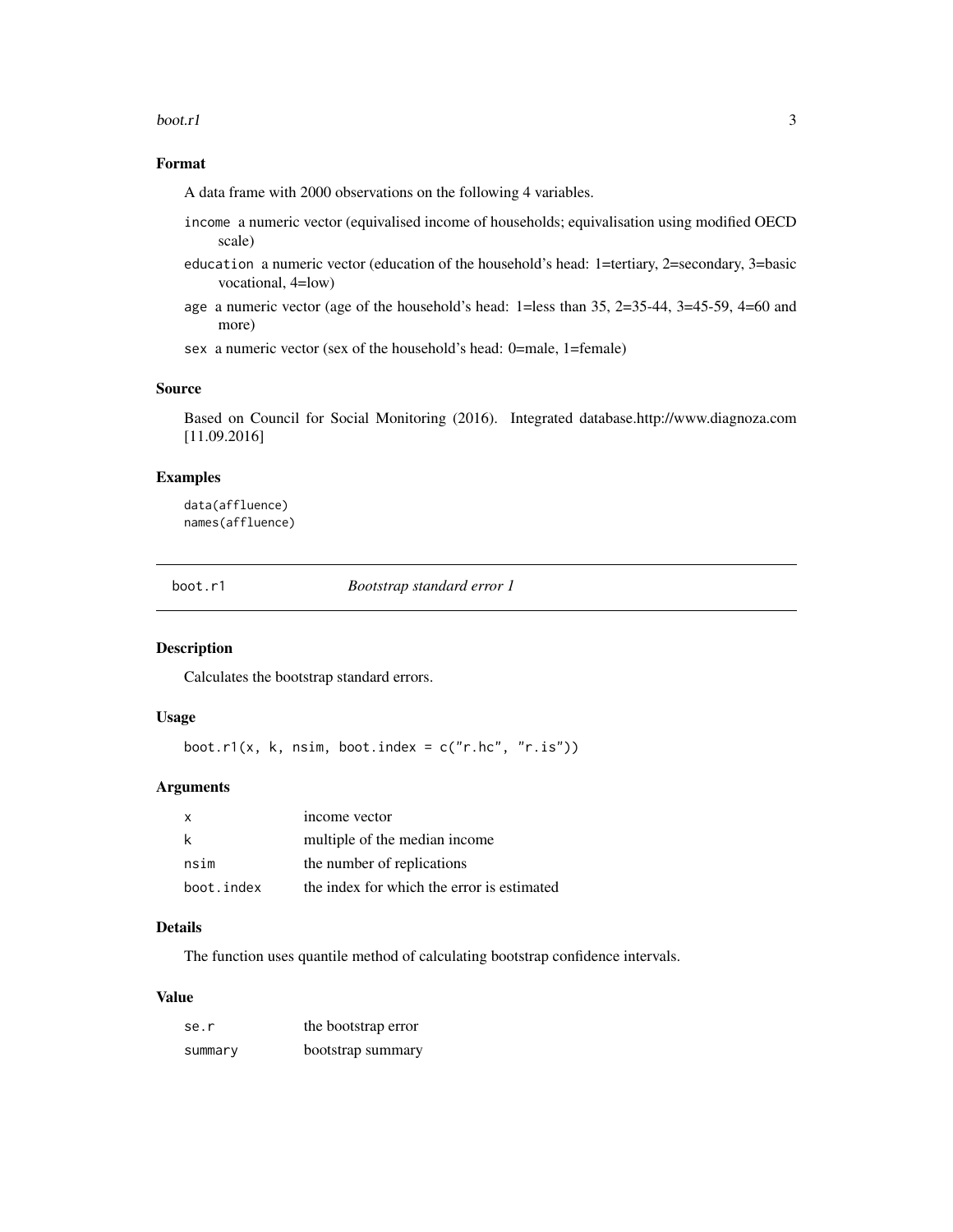## <span id="page-3-0"></span>Author(s)

Alicja Wolny-Dominiak

#### References

Brzezinski M. (2010) Income affluence in Poland. ´ *Social Indicators Research*, 99, pp. 285-299.

## Examples

```
data(affluence)
boot3 <-boot.r1(affluence$income[1:300], 0.9,500, "r.is")
boot3$summary
boot4 <-boot.r1(affluence$income[1:300], 2, 500, "r.hc")
boot4$summary
```
boot.r2 *Bootstrap standard error 2*

## Description

Calculates the bootstrap standard errors.

#### Usage

```
boot.r2(x, k, alpha, nsim, boot.index = c("r.cha", "r.fgt"))
```
#### Arguments

| X          | income vector                                                            |
|------------|--------------------------------------------------------------------------|
| k          | multiple of the median income                                            |
| alpha      | parameter of the index: alpha $> 0$ for "r.cha", alpha $> 1$ for "r.fgt" |
| nsim       | the number of replications                                               |
| boot.index | the index for which the error is estimated                               |

## Details

The function uses quantile method of calculating bootstrap confidence intervals.

## Value

| se.r    | the bootstrap error |
|---------|---------------------|
| summary | bootstrap summary   |

## Author(s)

Alicja Wolny-Dominiak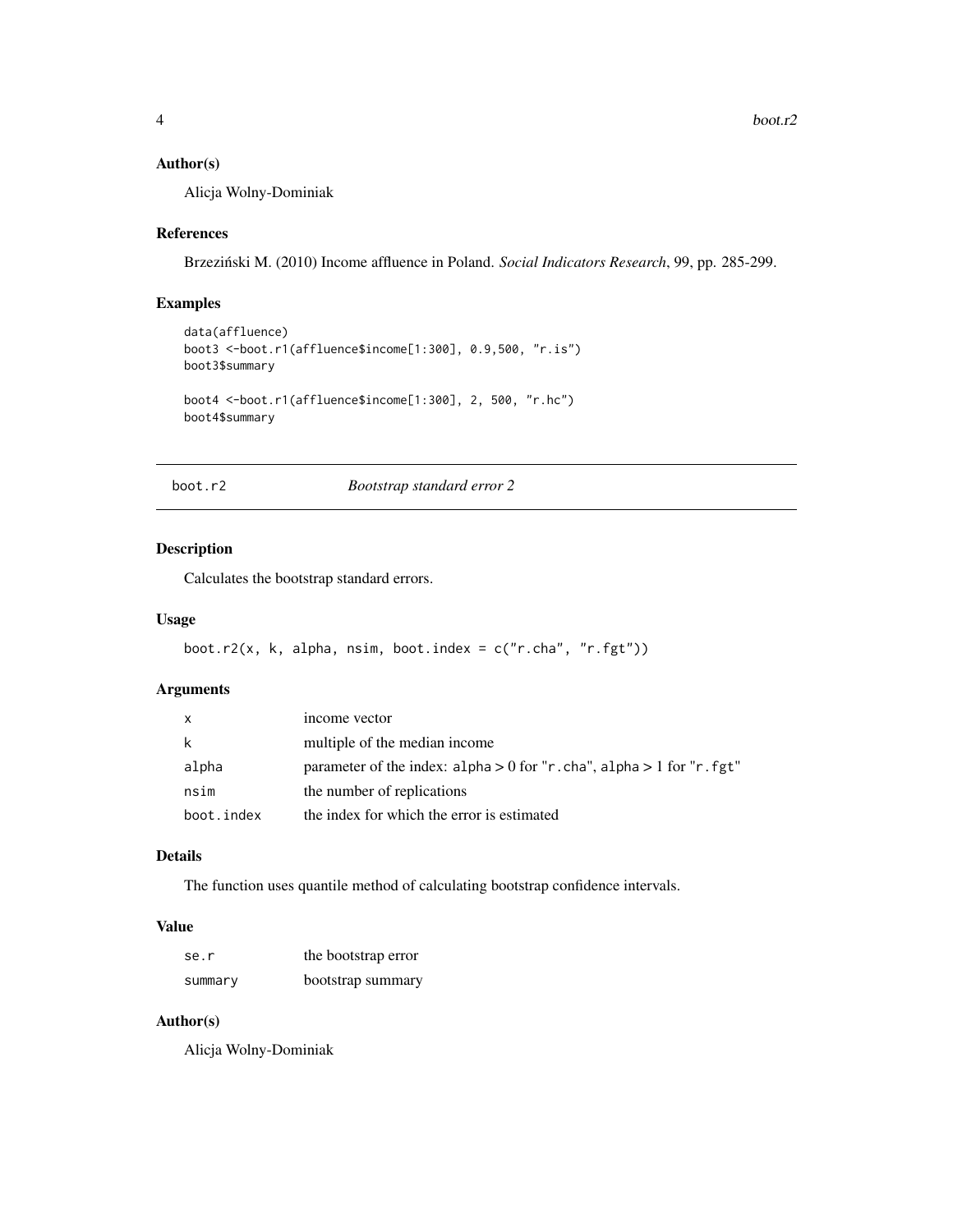#### References

Brzezinski M. (2010) Income affluence in Poland. ´ *Social Indicators Research*, 99, pp. 285-299.

## Examples

```
data(affluence)
boot1 <-boot.r2(affluence$income[1:300], 2,2,500, "r.cha")
boot1$summary
boot2 <-boot.r2(affluence$income[1:300], 2,2,500, "r.fgt")
boot2$summary
```
gap *Affluence gap*

## Description

Computes the affluence gap.

#### Usage

gap(x, k)

#### Arguments

| X | income vector                 |
|---|-------------------------------|
|   | multiple of the median income |

## Details

Medeiros (2006) defined an affluence gap:

$$
R^{Med}(\mathbf{x}) = \frac{1}{n} \sum_{i=1}^{n} (x_i - \rho)_+ = \frac{1}{n} \sum_{i=1}^{n} \max \{x_i - \rho, 0\},\,
$$

where  $x_i$  is an income of individual i, n is the number of individuals,  $\rho$  is the richness line. Medeiros' index is not standarized and is an absolute measure of richness.

## Value

the gap value

## Author(s)

Alicja Wolny-Dominiak

## <span id="page-4-0"></span>gap 5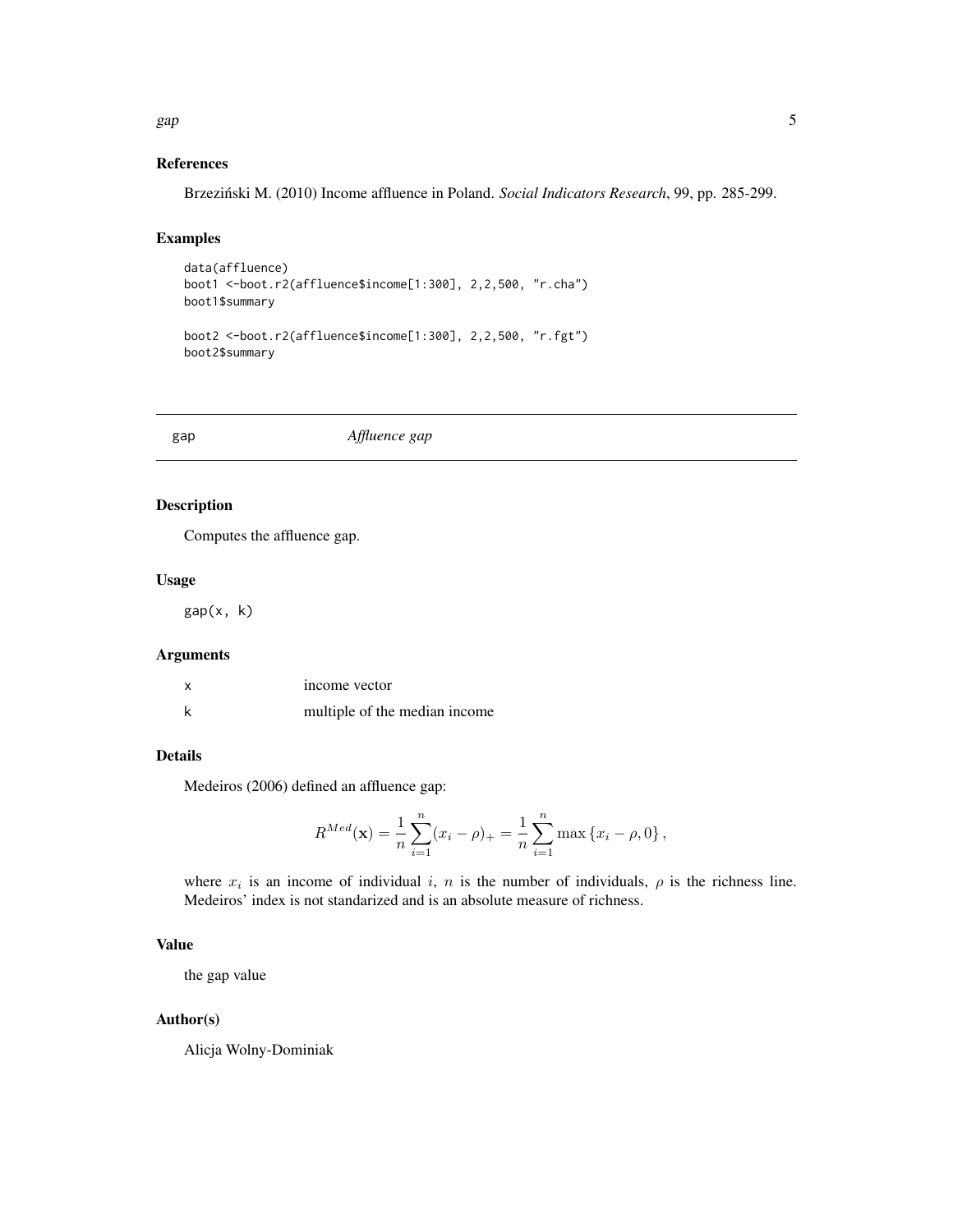#### <span id="page-5-0"></span>References

Medeiros M. (2006) The rich and the poor: the construction of an affluence line from the poverty line. *Social Indicators Research*, 78, pp. 1-18.

#### Examples

data(affluence) gap(affluence\$income,2)

polar.aff *Polarization index*

#### Description

Computes the Wolfson polarization index.

#### Usage

polar.aff(x)

#### Arguments

x the income vector

#### Details

Standard inequality measures do not give any information about polarization. A more polarized income distribution is one that has relatively fewer middle income class and more low- and/or highincome households (Alichi et al. 2016). Low income class is very often identified with poverty and high-income class with richness. One of the measures of polarization is the Wolfson polarization index given by (Wolfson 1994)

$$
P = \left(T - \frac{G}{2}\right) \frac{\mu}{Me},
$$

where  $T$  is the difference between 0.5 and the income share of bottom half of the population,  $G$  is the Gini coefficient,  $\mu$  is the mean income,  $Me$  is the median income.

In order to have index from  $(0, 1)$  interval, Wolfson defined the scalar polarization index:

$$
P^* = 2\left(2T - G\right)\frac{\mu}{Me}.
$$

#### Value

| gini     | the Gini coefficient                                                             |
|----------|----------------------------------------------------------------------------------|
|          | the Wolfson polarization index                                                   |
| p.scalar | the Wolfson scalar polarization index                                            |
|          | the difference between 0.5 and the income share of bottom half of the population |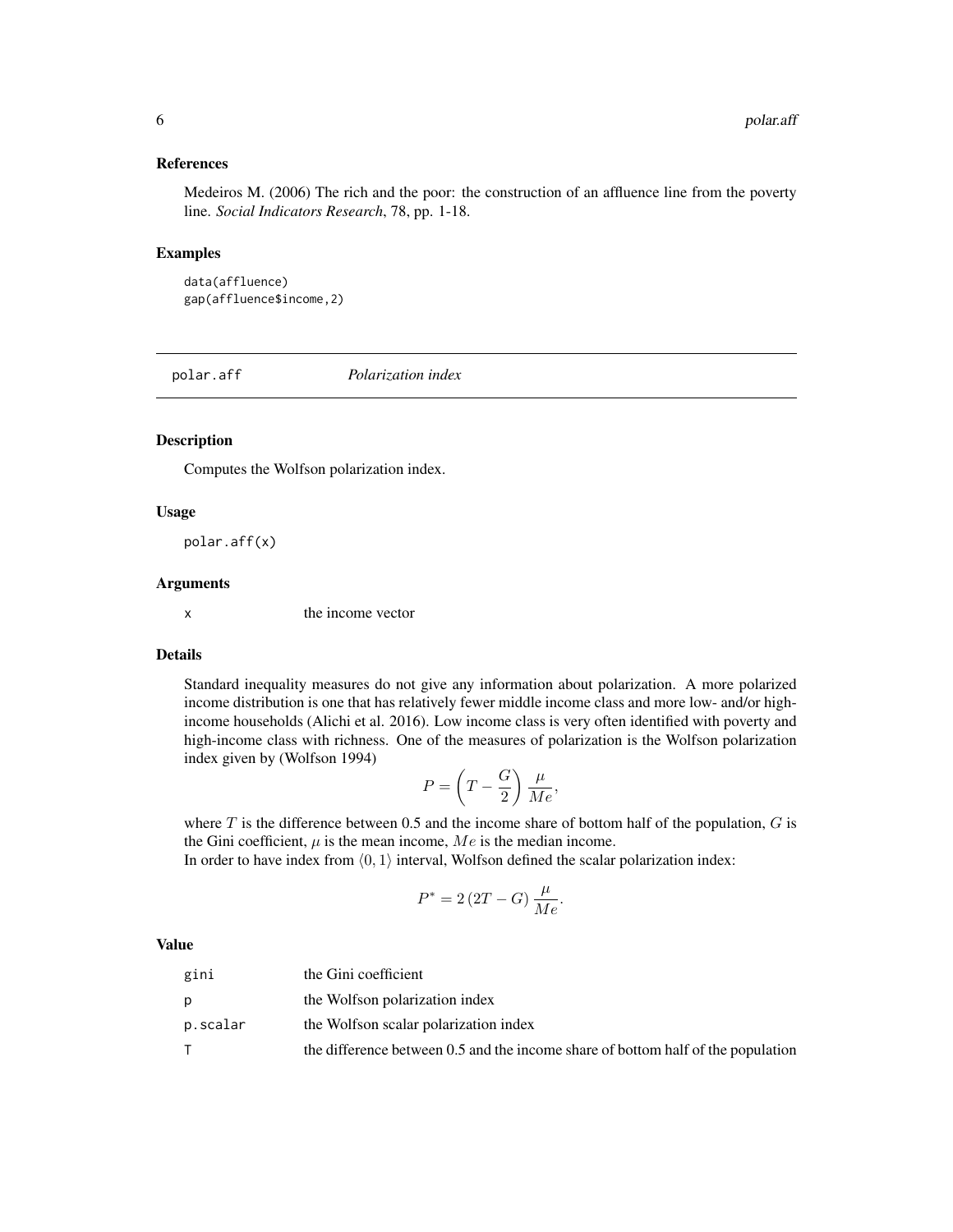#### <span id="page-6-0"></span>r.cha 7

## Author(s)

Alicja Wolny-Dominiak, Anna Sączewska-Piotrowska

#### References

1. Alichi A., Kantenga K., Solé J. (2016) Income polarization in the United States. IMF Working Paper, WP/16/121. 2. Wolfson M.C. (1994) When inequalities diverge, *The American Economic Review*, 84, pp. 353- 358.

## Examples

```
data(affluence)
polar.aff(affluence$income)
```
## r.cha *Concave measure of affluence*

## Description

Computes measure of affluence analogous to the poverty index of Chakravarty (1983).

## Usage

r.cha(x, k, beta)

## Arguments

| x    | the income vector                  |
|------|------------------------------------|
| k    | multiple of the median income.     |
| beta | parameter of the index: beta $> 0$ |

## Details

Peichl et. al (2008) defined an affluence index

$$
R_{\beta}^{Cha}(\mathbf{x}, \rho) = \frac{1}{n} \sum_{i=1}^{n} \left( 1 - \left(\frac{\rho}{x_i}\right)^{\beta} \right)_+, \beta > 0,
$$

where  $x_i$  is an income of individual i, n is the number of individuals,  $\rho$  is the richness line. Index satisfies transfer axiom T1 (concave): a richness index should increase when a rank-preserving progressive transfer between two rich people takes place.

## Value

|       | elements of the sum in the index formula |
|-------|------------------------------------------|
| r.cha | the value of index                       |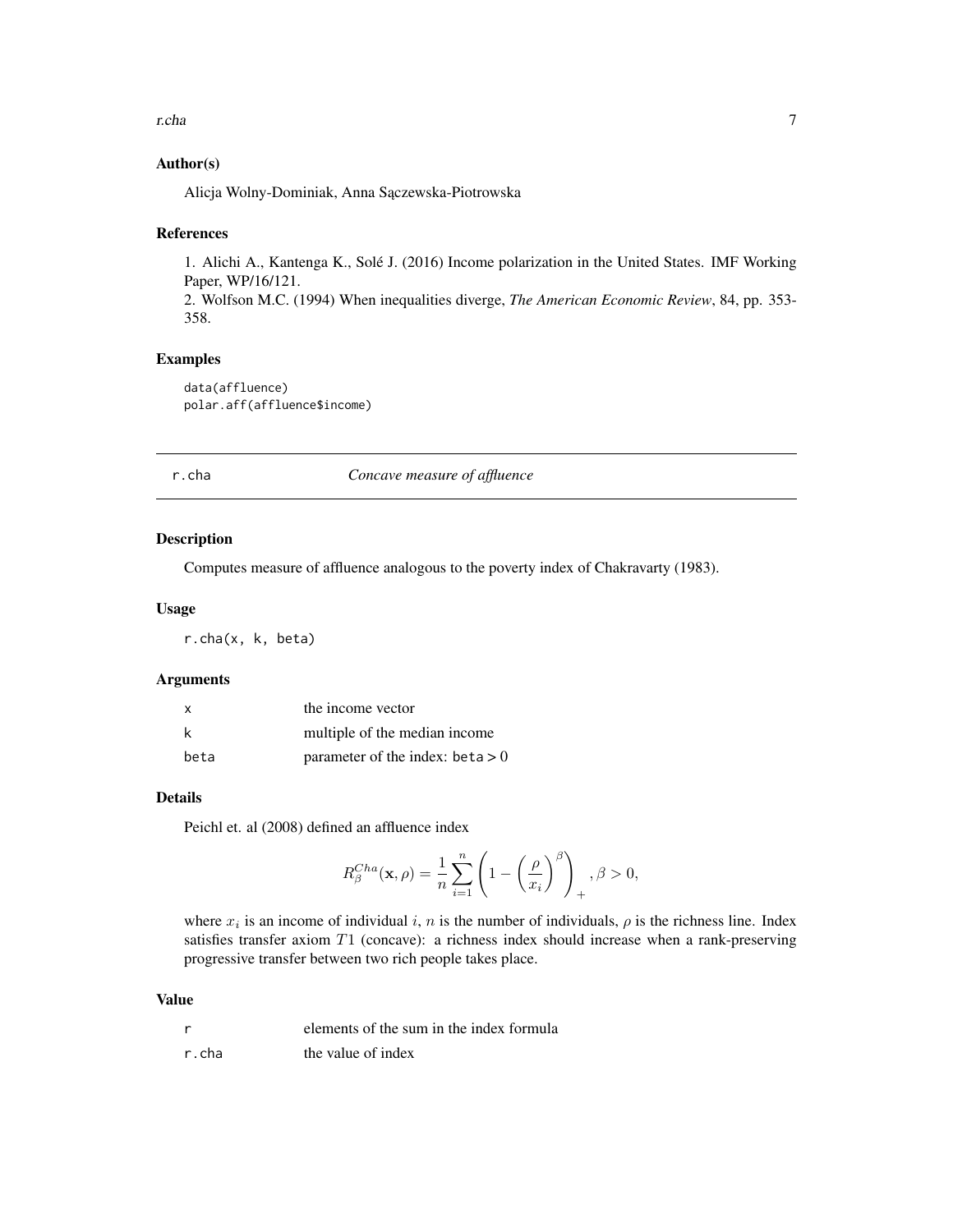## <span id="page-7-0"></span>Author(s)

Alicja Wolny-Dominiak

## References

1. Chakravarty S.R. (1983) A new index of poverty. *Mathematical Social Sciences*, 6, pp. 307-313. 2. Peichl A., Schaefer T., Scheicher C. (2008) Measuring richness and poverty - A micro data application to Europe and Germany. IZA Discussion Paper No. 3790, Institute for the Study of Labor (IZA).

#### Examples

```
data(affluence)
r <-r.cha(affluence$income, 2, 2)
print(r)
```
#### r.fgt *Convex measure of affluence*

#### Description

Computes measure of affluence analogous to the convex version of Foster, Greer and Thorbecke (1984) family of poverty indices.

#### Usage

r.fgt(x, k, alpha)

#### Arguments

| X     | the income vector                   |
|-------|-------------------------------------|
| k     | multiple of the median income       |
| alpha | parameter of the index: $alpha > 1$ |

## Details

Peichl et. al (2008) defined an affluence index

$$
R^{FGT,T2}_{\alpha}(\mathbf{x},\rho)=\frac{1}{n}\sum_{i=1}^{n}\left(\left(\frac{x_{i}-\rho}{\rho}\right)_{+}\right)^{\alpha}, \alpha>1,
$$

where  $x_i$  is an income of individual i, n is the number of individuals,  $\rho$  is the richness line. Index satisfies transfer axiom T2 (convex): a richness index should decrease when a rank-preserving progressive transfer between two rich people takes place.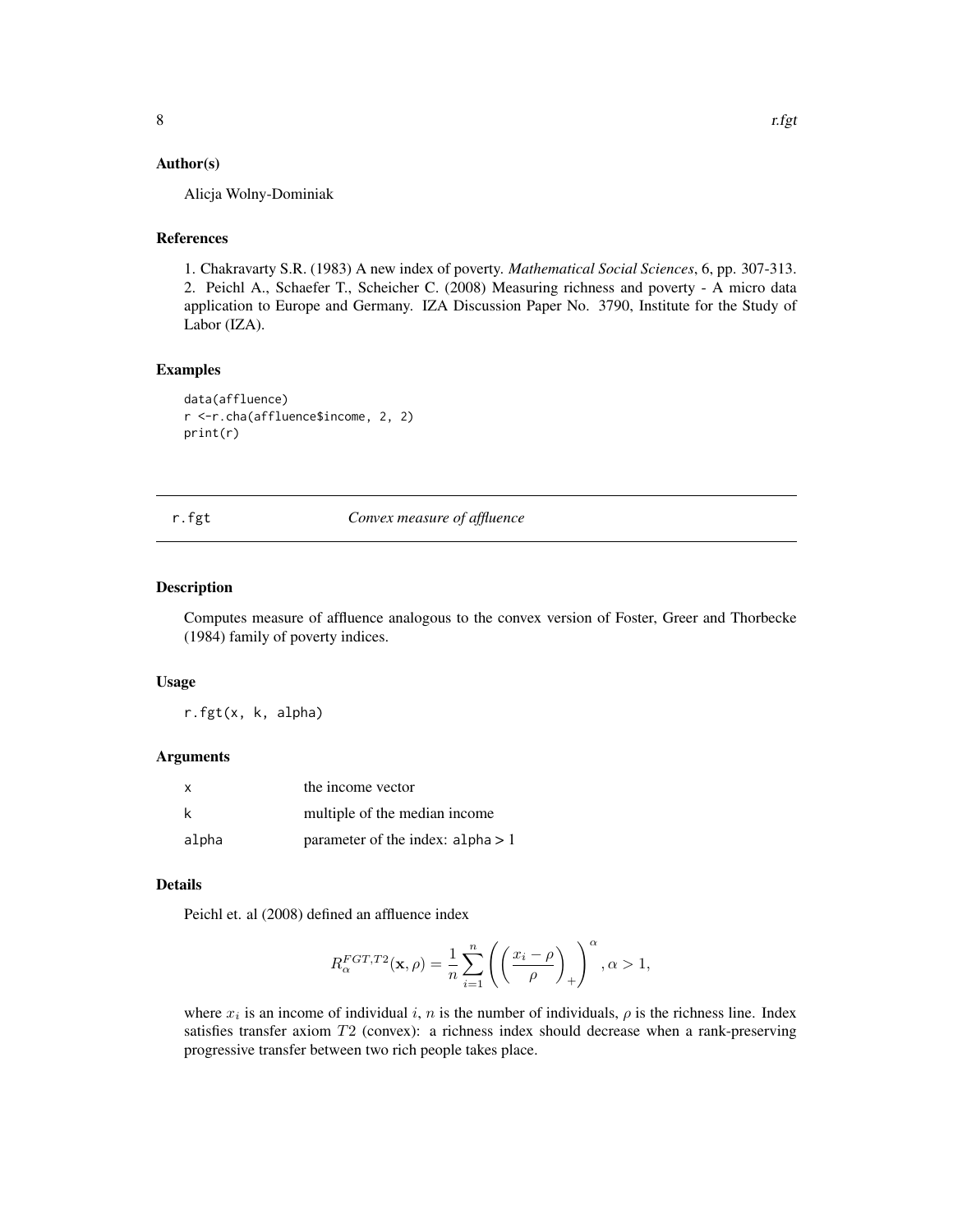<span id="page-8-0"></span>r.hc 9

## Value

| <sub>r</sub> | values of the sum in the index formula |
|--------------|----------------------------------------|
| r.fgt        | the value of index                     |

## Author(s)

Alicja Wolny-Dominiak

## References

1. Foster J.E., Greer J., Thorbecke E. (1984) A class of decomposable poverty measures. *Econometrica*, 52, pp. 761-766.

2. Peichl A., Schaefer T., Scheicher C. (2008) Measuring richness and poverty - A micro data application to Europe and Germany. IZA Discussion Paper No. 3790, Institute for the Study of Labor  $(IZA).$ 

## Examples

data(affluence) r.fgt(affluence\$income, 2, 1)\$r.fgt

r.hc *Richness headcount ratio*

## Description

Computes richness headcount ratio.

#### Usage

r.hc(x, k)

## Arguments

| X | the income vector             |
|---|-------------------------------|
| k | multiple of the median income |

#### Details

Richness headcount ratio is a proportion of the population with incomes above the affluence line

$$
R^{HC}(\mathbf{x},\rho) = \frac{1}{n} \sum_{i=1}^{n} \mathbf{1}_{x_i > \rho} = \frac{r}{n},
$$

where  $x_i$  is an income of individual i, n is the number of individuals,  $\rho$  is the richness line, r is the number of rich.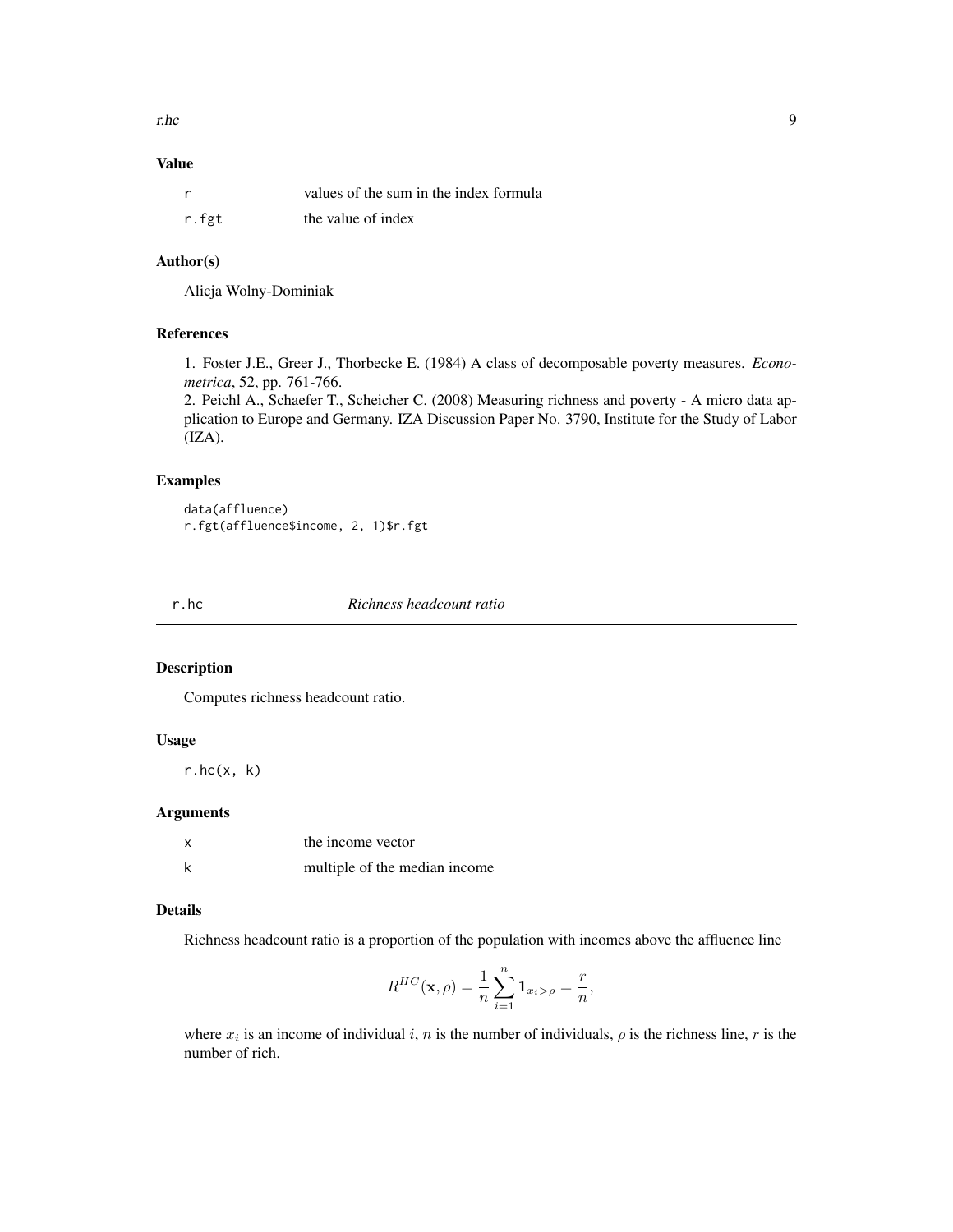## <span id="page-9-0"></span>Value

| count.rich | the number of the rich |
|------------|------------------------|
| r.hc       | the value of index     |

## Author(s)

Alicja Wolny-Dominiak, Anna Sączewska-Piotrowska

## References

1. Brzeziński M. (2010) Income affluence in Poland. Social Indicators Research, 99, pp. 285-299. 2. Sączewska-Piotrowska A. (2015) Identification of determinants of income richness using logistic regression model. *Zarządzanie i Finanse. Journal of Management and Finance*, 4, Part 2, pp. 241-259 (in Polish).

## Examples

```
data(affluence)
r <-r.hc(affluence$income,3)
print(r)
```
r.is *Income share of the top p %*

## Description

Computes income share of the top p %.

## Usage

 $r.is(x, p)$ 

#### Arguments

| X | the vector of income                                     |
|---|----------------------------------------------------------|
| D | the order of quantile. Must be in $[0,1]$ as probability |

#### Details

The most popular measure of richness which takes a form:

$$
R^{IS}(\mathbf{x},p) = \frac{\sum_{i=1}^{n} x_i \mathbf{1}_{x_i > q_{1-p}}}{\sum_{i=1}^{n} x_i},
$$

where  $q_{1-p}$  is the  $(1 - p)$  quantile of the population and 1 denotes the indicator function, which is equal to 1 when its argument is true and 0 otherwise. There is always  $p \%$  of rich units in the population.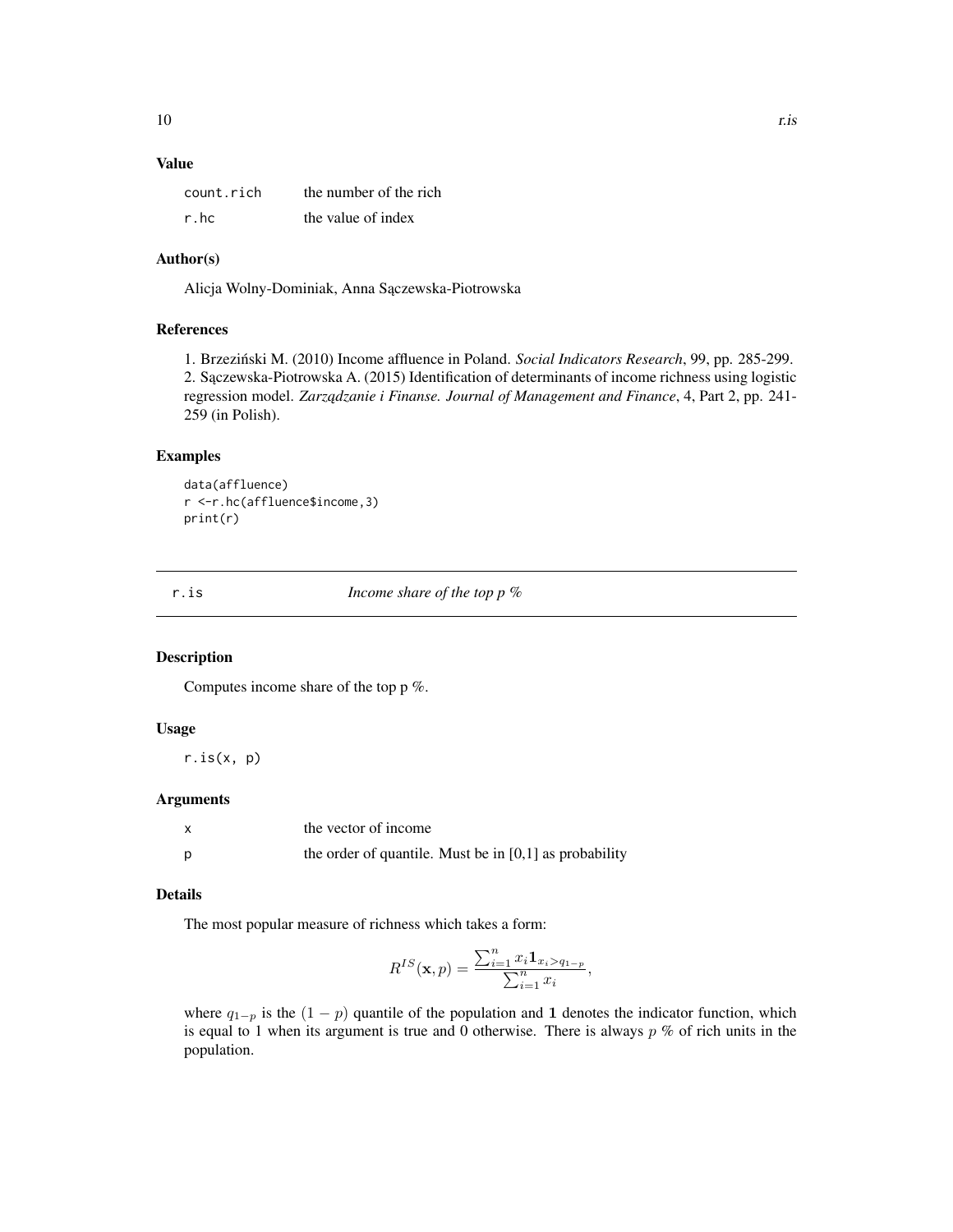r.is and the contract of the contract of the contract of the contract of the contract of the contract of the contract of the contract of the contract of the contract of the contract of the contract of the contract of the c

## Value

the value of index

## Author(s)

Alicja Wolny-Dominiak, Anna Sączewska-Piotrowska

## References

Brzeziński M. (2010) Income affluence in Poland. Social Indicators Research, 99, pp. 285-299.

## Examples

```
data(affluence)
r <-r.is(affluence$income,0.9)
print(r)
```